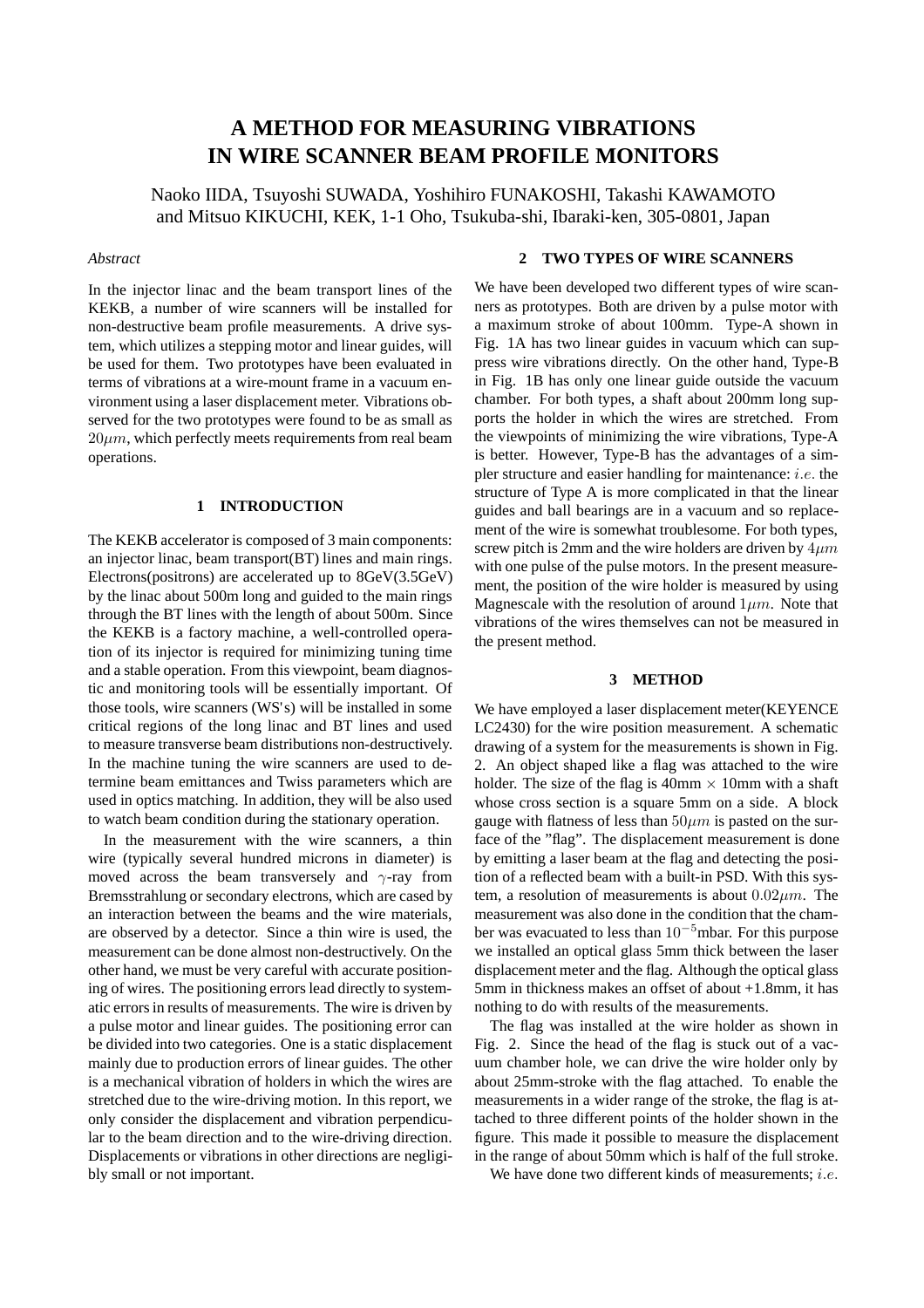a static transverse displacement dependent on the wire position and vibrations during wire-driving. Each measurement was done both in the air and vacuum conditions. In the measurement of the static displacement, we drove the wire in units of 0.7mm. We read a value on the laser displacement meter, which was an averaged value of 32768 data at each step after waiting for one second to ensure that the vibrations of the wire holder were damped. To see the reproducibility of measurements, we took data in the both forward and backward directions. In the vibration measurement, the flag was installed at the position nearest to the shaft head. At this position we expected the largest amplitude of vibrations of the three. As a measure of a size of the vibration, we took peak-to-peak displacements during continuous scans of the 25mm-stroke in the both forward and backward directions. In the measurement, analog signals from the laser displacement meter, which is not an average this time, were observed by using a digital oscilloscope. The pulse rate of the pulse motor was changed from 1kHz to 5kHz in units of 1kHz. At each step, measurements were repeated 5 times and we took an average.

# **4 RESULTS**

Results are shown in Fig. 3 and Fig. 4. Fig. 3A and 4A show results for Type-A and Fig. 3B and 4B for Type-B. We only show results in the vacuum, since we did not observe any essential differences between the air and vacuum environments. The horizontal axis of Fig. 3 denotes the flag position (in units of mm) and the vertical axis shows the displacements. The figures in Fig. 3 contain data of three holder positions in both forward and backward directions. The linear parts of the data were subtracted from the figures, since these may come from a mis-alignment of the flag or others and has no essential importance. Sizes of static displacements in terms of the peak-to-peak values were about  $10 \mu m$  and  $15 \mu m$  for Type-A and Type-B, respectively. The displacement of Type-B shows a cyclic variation with a cycle of 2mm. This cyclic variation can be attributed to the pitch of a ball screw which converts the rotary motion of the motor to the linear motion. We can expect to suppress the cyclic variation by enhancing rigidness of a board which supports the linear guides.

The horizontal axis of Fig. 4 denotes pulse rates corresponding to the wire-driving-speed and the vertical axis shows the maximum (peak-to-peak) displacements during the continuous scans of the 25mm-stroke. Fig. 4A shows a data only in the forward direction. On the other hand, Fig. 4B contains results of the both directions.

As for the vibrations, all results of the maximum displacements for Type-A were less than  $12\mu m$  except  $21\mu m$ in the case of 4kHz. For Type-B, the maximum displacement is about  $18\mu m$  also at 4kHz which is larger than the others in the range from 10 to  $16\mu m$ . We have to notice that the static displacements are included in the results of the vibration measurements. In the vibration measurements with continuous scans, the static displacements dependent



Figure 1: Schematic drawings of two wire scanners.

on the wire position were observed as vibrations. Besides these vibrations, we observed resonant peaks around 65Hz and 100 Hz. The 65Hz component is consistent with an eigenvalue of the proper vibrations for the shaft which is estimated to around 70Hz, although we have not yet understood the origin of the other component. The eigen frequency of the flag is about 500Hz and was not observed in the present measurement. The origin of the resonance around 4kHz is now under study.

With both types of prototypes, the oscillation amplitudes are less than  $16\mu m$  except for around 4kHz. Since the horizontal and vertical wires make an angle of 45 degree to the wire-driving direction, effective displacements of the wires are these amplitudes divided by  $\sqrt{2}$ ; *i.e.* less than  $11 \mu m$ . This value is well below a requirement from the machine operation for the linac and the BT lines. Type-A was installed in the Arc section of the linac after this vibration measurement. We made some preliminary beam test with